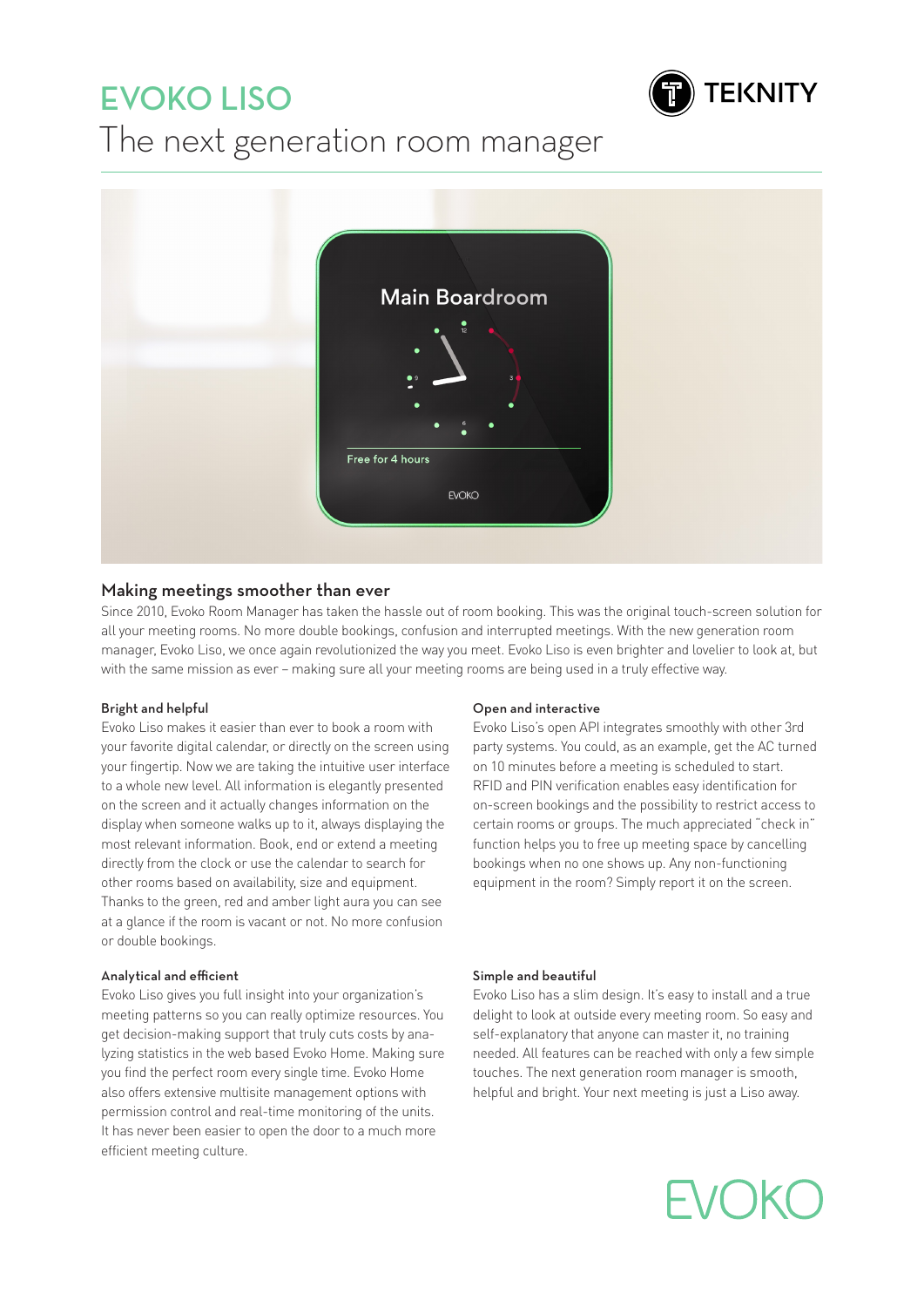# Smooth, helpful, bright. EVOKO LISO





## Overview Screen

See the full meeting room schedule at a glance with Evoko Overview Screen. Choose between the whole building or just one floor. It's easy to see what's available, what's booked and what's soon to be occupied, just by the red, green & amber color coding. The handy arrows also let you know where meeting rooms are in relation to you, making finding something nearby a breeze.

## Get A Room App

With the Evoko Get A Room App, working on the go is super easy. Book, share and invite colleagues to the meeting too. Using filters like time, capacity & equipment, it's easy to see the best matches first, along with suggestions if you're preference isn't available. Yes, this app is quick and simple. Efficiency at its best.